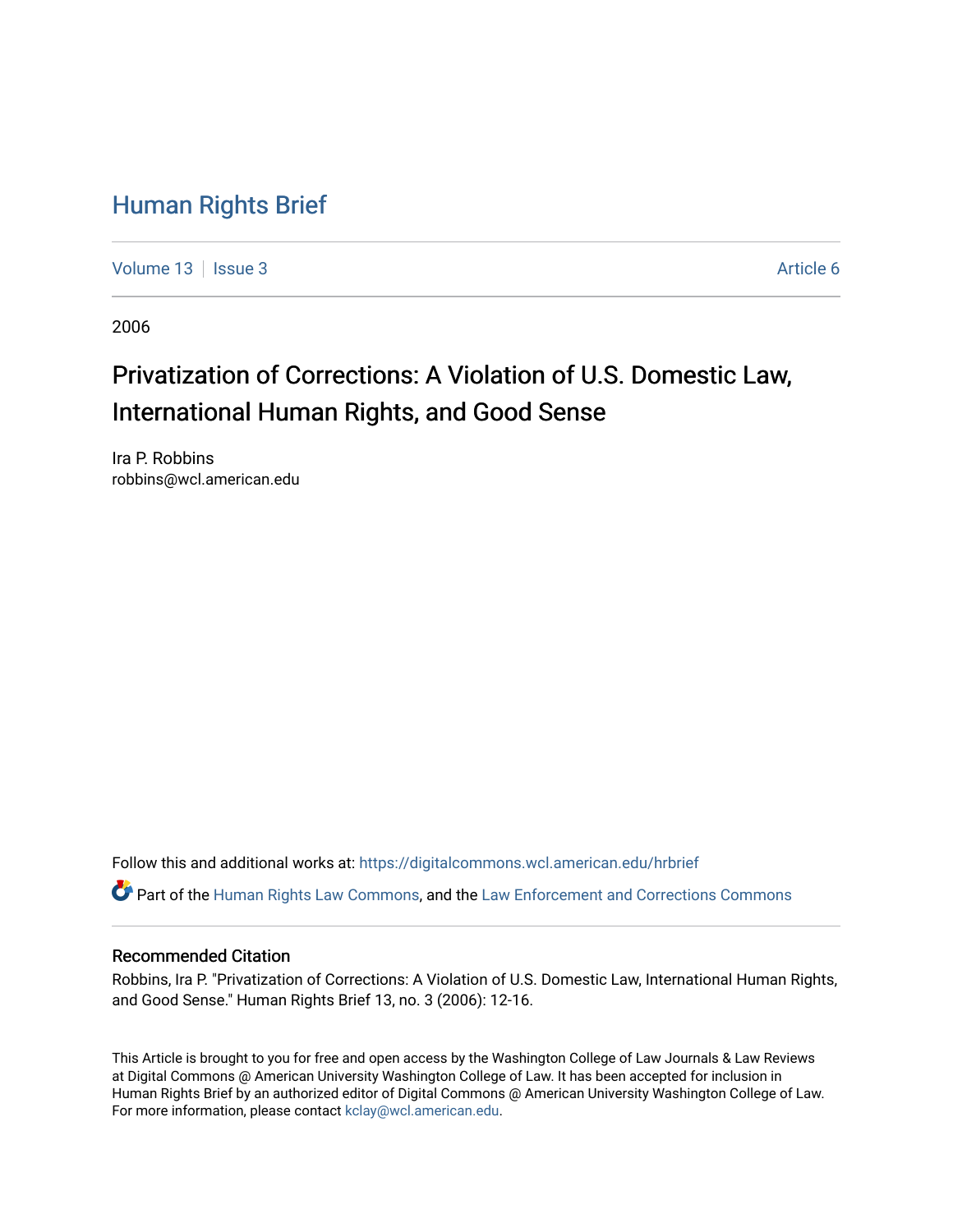# Privatization of Corrections: A Violation of U.S. Domestic Law, International Human Rights, and Good Sense

*by Ira P. Robbins*

N THE 1980S THE U.S. criminal justice system faced rising<br>numbers of inmates and overcrowded prison conditions. The<br>federal government and many state governments looked to<br>the private sector for some relief.<sup>1</sup> The result N THE 1980s THE U.S. criminal justice system faced rising numbers of inmates and overcrowded prison conditions. The federal government and many state governments looked to the private sector for some relief.<sup>1</sup> The result was the emerally known as "prisons for profit," "punishment for profit," or "dungeons for dollars."

Prison privatization differs from private industries in prisons, which seek to turn prisoners into productive members of society by having them work at a decent wage and produce products or perform services that can be sold in the marketplace.2 Privatization is also different from the situation in which some of the services of a facility — such as medical, food, educational, or vocational services — are operated by private industry. Rather, the idea is to have the government contract with a private company to operate — and sometimes own — the total institution. The practice quickly spread abroad, with countries such as Australia, New Zealand, and the United Kingdom privatizing parts of their correctional systems.

Sir Nigel Rodley, former United Nations Special Rapporteur on Torture, explains that "the profit motive of privately operated prisons … has fostered a situation in which the rights and needs of prisoners and the direct responsibility of states for the treatment of those they deprive of freedom are diminished in the name of greater efficiency."3 Where the safe and fair treatment of prisoners is compromised by private corporate goals, national law and international human rights instruments should protect them. In Professor Cosmo Graham's words, there is an attendant tension "between a human rights approach and an approach to policy delivery that emphasizes the virtues of market based delivery mechanisms."4 This article argues that the concept of privatization of corrections is bad policy, is based on a tenuous legal foundation, and has profound moral implications.

#### **ADVANTAGES AND CRITICISMS: A MAJOR DEBATE**

PROPONENTS OF THE PRIVATIZATION of prisons and jails including some corrections professionals, major financial brokers, and investors — argue that the government has been doing a dismal job in its administration of correctional institutions. Costs have soared and prisoners are kept in conditions that shock the conscience, often coming out worse than when they went in.

The private sector, advocates claim, can save the taxpayers money. It can build facilities faster and cheaper, and it can operate them more economically and more efficiently. With maximum flexibility and little or no bureaucracy, new ideas (like testing new philosophies) and routine matters (like hiring new staff) can be implemented quickly. Overcrowding — perhaps the major problem of corrections today — can be reduced. A final anticipated benefit of privatization is decreased government liability in lawsuits brought by inmates and prison employees.

Critics argue that as a matter of policy it is inappropriate to operate prisons with a profit motive, which provides no incentive

*Ira P. Robbins is the Barnard T. Welsh Scholar and Professor of Law and Justice at the American University Washington College of Law.* 

to reduce overcrowding (especially if the company is paid on a perprisoner basis), to consider alternatives to incarceration, or to deal with the broader problems of criminal justice.<sup>5</sup> On the contrary, critics assert that the incentive would be to build more prisons and jails, which would be filled with more prisoners. This is a fact of correctional life: the number of jailed criminals typically rises to fill whatever space is available.

Privatization also raises concerns about the routine, quasijudicial decisions that affect the legal status and well-being of inmates. To what extent, for example, should a private corporation employee be allowed to use force — perhaps serious or deadly force — against a prisoner? It is difficult enough to control violence in the public correctional system. It is much more difficult to assure that violence is administered only to the extent required by circumstances when the state relinquishes direct responsibility. With dispersion of accountability, the possibility for vindictiveness increases. For example, an employee in charge of reviewing disciplinary cases at a privately run Immigration and Naturalization Service facility in Houston, Texas, once told a New York Times reporter, "I am the Supreme Court."6

"When prisoners are held for profit rather than for the ends of justice, they are not always treated with dignity."

#### **INTERNATIONAL HUMAN RIGHTS VIOLATIONS**

INTERNATIONAL HUMAN RIGHTS instruments pose additional problems for private incarceration. It is clear — at least at a theoretical level — that prisoners retain their human rights even when deprived of their liberty. The International Covenant on Civil and Political Rights, for example, commands that "[a]ll persons deprived of their liberty shall be treated with humanity and with respect for the inherent dignity of the human person."7 Other human rights documents that offer similar commands are the Basic Principles for the Treatment of Prisoners (Basic Principles),<sup>8</sup> the Body of Principles for the Protection of All Persons under Any Form of Detention or Imprisonment,<sup>9</sup> the African Charter on Human and Peoples' Rights,<sup>10</sup> and the American Convention on Human Rights.11

When prisoners are held for profit rather than for the ends of justice, they are not always treated with dignity. "When prisoners become units from which profit is derived, there is a tendency to see them as commodities."12 The following sections explore numerous human rights dictates and their relationship to private prisons.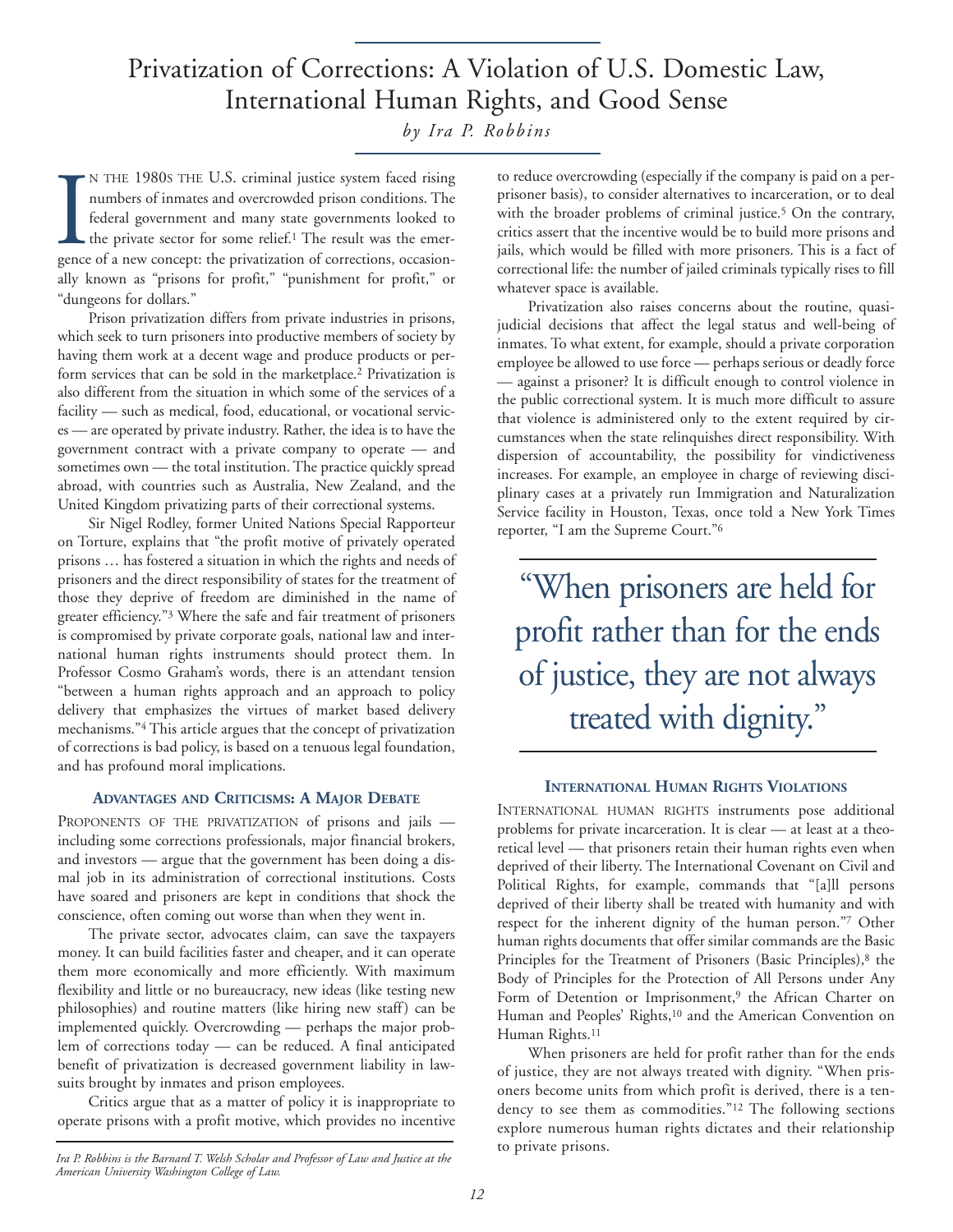#### **STAFFING**

International human rights instruments recognize the crucial role played in prisons and jails by a well-trained and professional staff. For example, the Standard Minimum Rules for the Treatment of Prisoners (Standard Minimum Rules) explains that the proper administration of prisons depends on prison personnel to have the "integrity, humanity, professional capacity and personal suitability for the work."13 The Code of Conduct for Law Enforcement Officials (Code of Conduct) requires that "[g]overnment and law enforcement agencies … ensure that all law enforcement agencies are selected by proper screening procedures, have appropriate moral, psychological and physical qualities for the effective exercise of their functions."14

The Standard Minimum Rules provide details on how prison administrations can secure suitable qualities in their staff:

[P]ersonnel shall be appointed on a full-time basis as professional prison officers and have civil service status with security of tenure subject only to good conduct, efficiency and physical fitness. Salaries shall be adequate to attract and retain suitable men and women; employment benefits and conditions of service shall be favourable in view of the exacting nature of the work.15

None of these conditions is regularly met in the private prison industry, and the low wages and poor working conditions in private prisons do not allow personnel managers to be selective in their hiring.

Obviously, security officers and prison personnel in private prisons are not civil service employees. Without the stability and protection of civil service, the turnover rate for security staff in private prisons in the U.S. is over 50 percent, compared to just 16 percent for public facilities.16 In the United Kingdom, staff turnover at private prisons is 35 percent, while it is only five percent in the public sector.17 Turnover rates at individual prisons can be much worse than these averages: one private facility in Florida reported an annual staff turnover rate of 200 percent.18

Salaries for guards at private facilities also lag behind those of public employees, as one of the principal cost-cutting areas in private prisons is in labor costs. Private prison companies generally pay employees less than public institutions in both direct salary and fringe benefits.19 For instance, the starting salary for guards at a private prison in Alabama is \$7 per hour, compared with \$11 per hour for public guards. In the U.K. the average pay for private prison officers is more than 50 percent less than it is for public prison officers.20 This is hardly the type of incentive needed by prisons to recruit suitable security guards.

Moreover, the conditions of employment at private prisons tend not to contribute to the recruitment or retention of suitable personnel. The staff-to-inmate ratios are 15 percent lower at private prisons than public ones, which increases the workload for private guards.21 Employees in one private British detention center had to work 12-hour shifts with no lunch breaks for 7-day stretches.22 A guard at a private facility in Tennessee found the conditions so demoralizing that he returned to his previous job at a fast food restaurant, where he felt his work would be better respected.23

Private facilities in Australia have experienced a number of security staff walkouts because of poor working conditions. At Port Hedland, for instance, guards walked off the job as a result of fear that detainees were stockpiling homemade weapons — a charge

the chief executive officer of the detention center denied even when presented with evidence. As the local union leader explained, the private prison "can't ensure the guards' safety and for budget constraints they don't want to."24 At a Canadian prison, guards had to organize their own campaign to get vaccinations for Hepatitis B despite obvious risks at the facility. A local health professional reported that "[p]ublic-run institutions vaccinate each of their staff … [b]ut in a private-run enterprise, profit comes at the expense of the workers."25

#### **STAFF TRAINING AND EXPERIENCE**

Beyond staff recruitment and retention, international instruments emphasize the importance of adequate experience and training for prison personnel so that they are qualified to enforce a deprivation of liberty while simultaneously upholding a prisoner's other human rights. The Code of Conduct insists that prison officials receive "continuous and thorough professional training."26 The Standard Minimum Rules similarly require that "[b]efore entering on duty, the personnel shall be given a course of training in their general and specific duties," and "[a]fter entering on duty and during their career, the personnel shall maintain and improve their knowledge and professional capacity by attending courses of in-service training to be organized at suitable intervals."27 Reports indicate, however, that private prison guards receive 35 percent fewer pre-service training hours than public corrections officers.<sup>28</sup> In addition, because of the high staff turnover rate at private facilities, large numbers of guards are new each year. These new staff members are often new not only to the private facility but also to



A guard patrols the cellblock at MCI Cedar Junction in Walpole, Massachusetts.

the field of corrections. The staff of a private prison in Western Australia, for example, includes 90 percent with no previous correctional experience.29

This staffing pattern often leads to circumstances in which the prisoners are more experienced than the prison staff. In a report published in September 2003, the chief inspector of prisons for England described the situation at the privately run Dovegate prison as follows:

[T]here was … a worrying lack of experience and confidence amongst a young, locally recruited staff, few of whom had any previous prison experience, and who were operating with low staffing levels and high staff turnover. By contrast Dovegate's prisoners were not inexperienced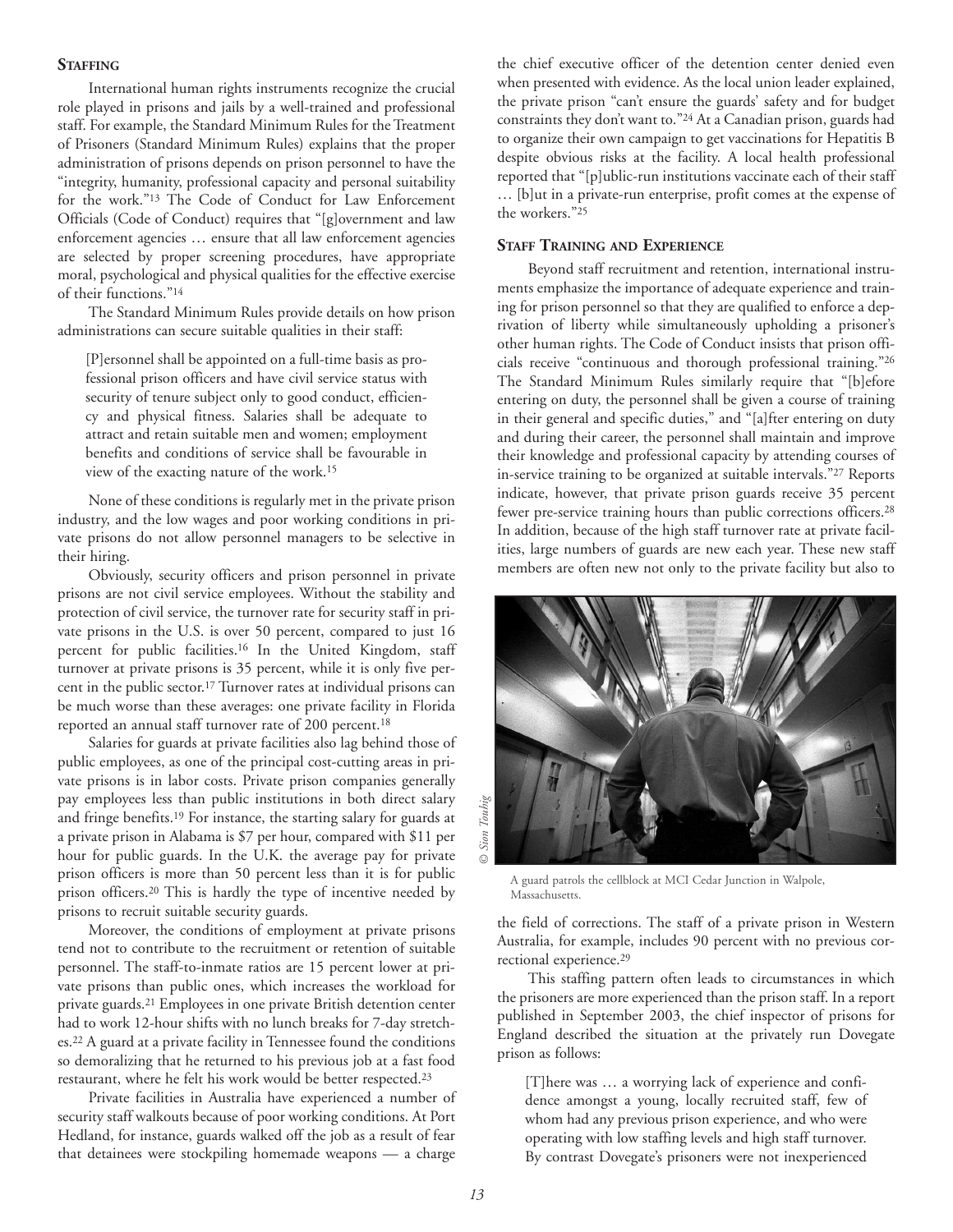… Dovegate receives large numbers of long-term, relatively sophisticated prisoners, used to the system and capable of exploiting any weaknesses or naivety in the staff who supervise them.30

At a private facility in Arizona, prisoners had the upper hand such that they even had some staff members "working" for different inmate gangs.31 Newspapers in Scotland reported on a heroin distribution ring inside a private prison at which "the cons think they run the place" and the intimidated staff were unwilling to challenge them.32

Decisions to limit staff training are often based specifically on financial savings. The management of a private prison in Ohio, for instance, decided to skip firearms training for their guards simply because of a \$3,000 cost for state certification.<sup>33</sup> This decision, however, did not stop the company from requiring the guards to handle firearms. One former guard recalls that she was told to patrol the perimeter of the facility with a shotgun despite her protests that she did not know how to use it.34

The training that new recruits do receive exposes questionable attitudes about the human rights of prisoners. For example, new recruits in a private United Kingdom facility were told, "[I]f you

"The purported benefits of prison privatization should not be permitted to thwart, in the name of convenience, consideration of the broader and more difficult problems of criminal justice."

start treating these people humanely, they think it's a pushover."35 In Texas, private guards made a "training video" in which they were beating, stun-gunning, and unleashing dogs on naked prisoners; this situation was strikingly similar to some of the abuses involving private contractors and others at the Abu Ghraib prison in Iraq.36

Although the Basic Principles commands that "[l]aw enforcement officials, in their relations with persons in custody or detention, shall not use force, except when strictly necessary for the maintenance of security and order within the institution, or when personal safety is threatened,"37 allegations of excessive and improper use of force are common in the field of private incarceration. Similar prohibitions exist in other human rights documents as well. The Standard Minimum Rules states that "[o]fficers of the institutions shall not, in their relations with the prisoners, use force except in self-defence or in cases of attempted escape, or active or passive physical resistance to an order based on law or regulations."38 The Code of Conduct states that "[l]aw enforcement officials may use force only when strictly necessary and to the extent required for the performance of their duty."39 Without better employee screening and training, private corrections officers resort to force more often than is necessary.

#### **MEDICAL ACCESS**

International human rights principles require that correctional facilities offer adequate access to medical treatment. Human rights instruments that address prisoner medical care include the Basic Principles (requiring that prisoners "have access to the health services available in the country without discrimination on the grounds of their legal situation")<sup>40</sup> and the Standard Minimum Rules (providing details for fulfilling human rights obligations, such as "[i]n institutions which are large enough to require the service of one or more full-time medical officers, at least one of them shall reside on the premises of the institution or in its immediate vicinity," and "[i]n other institutions the medical officer shall visit daily and shall reside near enough to be able to attend without delay in cases of urgency.")<sup>41</sup> In addition, the Code of Conduct requires that "[l]aw enforcement officials shall ensure the full protection of the health of persons in their custody and, in particular, shall take immediate action to secure medical attention whenever required."42

Despite the guidance of these international instruments, however, medical offerings at private prisons are often bare-bones operations. A Canadian health professional had praise for the doctors and nurses who tried to run a private jail infirmary, but he added, "[o]ne doctor for 1,100 inmates at a time is woefully inadequate."43 Because of the severe understaffing, he said that prisoners regularly are sent to the local hospital "writhing in agony because they haven't received proper pain medication, or with physical conditions that have worsened through neglect."44

The Principles of Medical Ethics Relevant to the Role of Health Personnel, Particularly Physicians, in the Protection of Prisoners and Detainees against Torture and Other Cruel, Inhuman, or Degrading Treatment or Punishment offer further direction on human rights obligations: "Health personnel, particularly physicians, charged with the medical care of prisoners and detainees have a duty to provide them with protection of their physical and mental health and treatment of disease of the same quality and standard as is afforded to those who are not imprisoned or detained."45 In sharp contrast to this directive is the testimony of a nurse at a private detention center in Australia who explained that during a prisoner riot medical staff were instructed to treat only guards and not detainees.<sup>46</sup> And a judge in Texas described the medical neglect of an 18-year-old prisoner who died of pneumonia despite repeated requests for medical attention as "modern day torture."47

#### **PRISONER PROGRAMS**

In addition to medical care, prisons have a responsibility to provide prisoners with suitable rehabilitation programs. Programs for prisoners, such as substance-abuse treatment, education, and job training, however, tend to be limited in private correctional facilities. Private prisons have a double disincentive to aid in the rehabilitation of their charges: by skimping on programs they save money immediately and, by letting prisoners serve out their terms without access to proper rehabilitation programs, they increase the likelihood that those prisoners will become "repeat customers."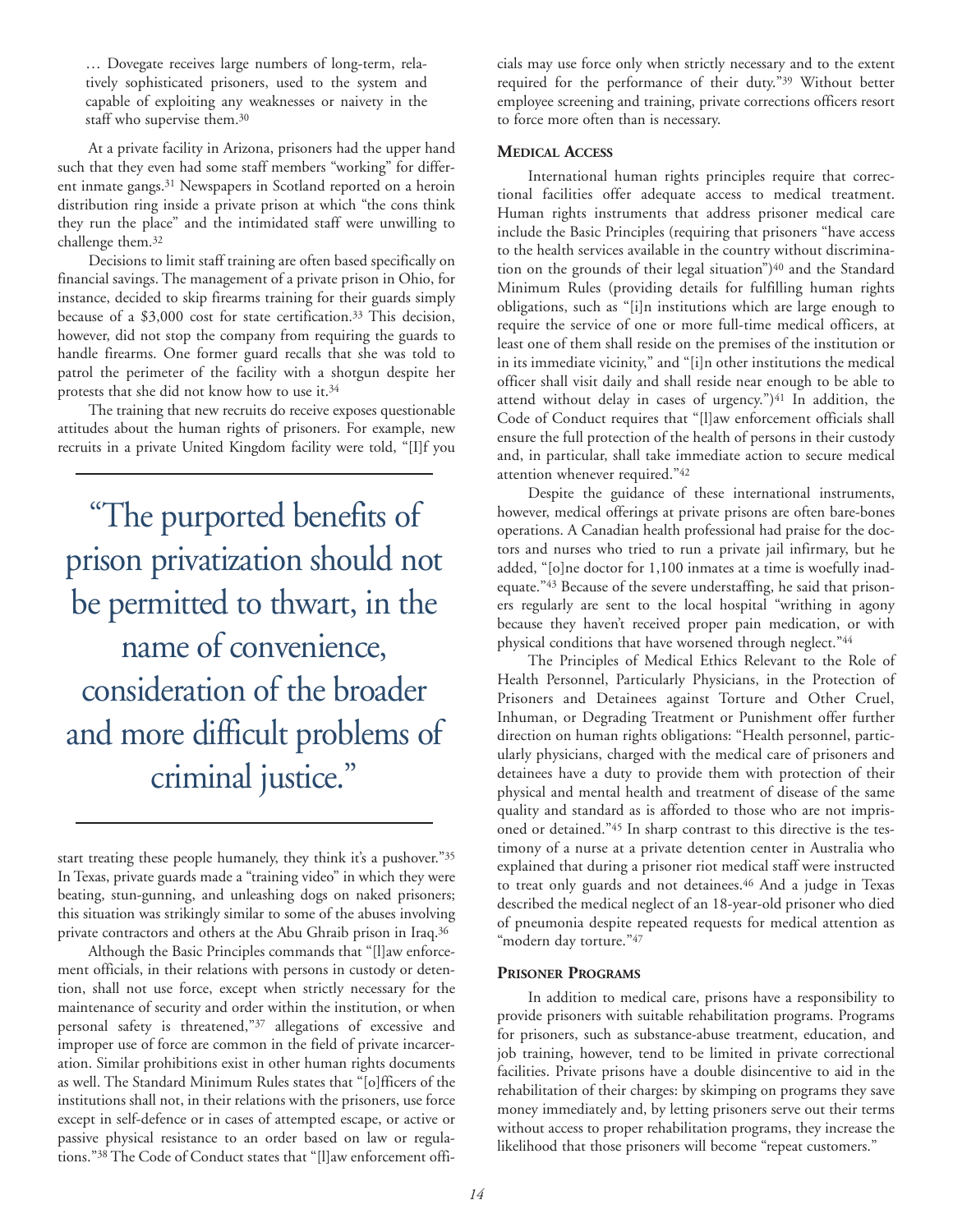The International Covenant on Civil and Political Rights directs that the "essential aim" of the penitentiary system "shall be [prisoners'] reformation and social rehabilitation."<sup>48</sup> Adding more detail, the Standard Minimum Rules requires that

[A]ll appropriate means shall be used, including religious care in the countries where this is possible, education, vocational guidance and training, social casework, employment counselling, physical development and strengthening of moral character, in accordance with the individual needs of each prisoner, taking account of his social and criminal history, his physical and mental capacities and aptitudes, his personal temperament, the length of his sentence and his prospects after release.<sup>49</sup>

Yet, an unannounced inspection of a private facility in the United Kingdom revealed prisoners who had not been provided with any activity and who often spent their days in bed.50 A private jail in Texas was investigated for diverting \$700,000 from a drug-treatment program, while inmates with substance-abuse problems received no treatment whatsoever. In Minnesota a private facility neglected to establish a substance abuse treatment program even though the contract required it.<sup>51</sup> The nearby public prison, by contrast, provided its chemically dependent inmates with full-day therapeutic sessions five times a week.<sup>52</sup>



Prisoners playing chess in a state prison in Massachusetts.

Where services exist, they may be of poor quality. Anne Owens, the chief inspector of prisons for England and Wales, explained that "private sector contracts have tended to focus on the quantity rather than the quality" of programs, thus work available for prisoners at a particular prison was low skilled and not accredited.53 Briefing notes following an inspection of a prison in Australia described the rehabilitation programs as "chaotic."54

Job training programs are singled out in the Basic Principles and the Standard Minimum Rules, which require, respectively, that "[c]onditions shall be created enabling prisoners to undertake meaningful remunerated employment which will facilitate their reintegration into the country's labour market and permit them to contribute to their own financial support and to that of their families," and that "[v]ocational training in useful trades shall be provided for prisoners able to profit thereby and especially for young prisoners."55 Where job training programs exist, however, they often do not do much to prepare inmates for the labor market. In a youth facility in Louisiana, for instance, a job training class consisted entirely of showing tool handling safety videos. When the participants finished watching the videos, they simply watched them again.<sup>56</sup>

#### **GOVERNMENT RESPONSIBILITY**

Perhaps most important for the purpose of examining the privatization of corrections are the Maastricht Guidelines, which make clear that the state is ultimately responsible for the operations of private prisons and detention centers despite its lesser role in day-today operations. The guidelines counsel that, although the

challenge of addressing violations of economic, social and cultural rights is rendered more complicated by [trends toward privatization of government services], it is more urgent than ever to take these rights seriously and, therefore, to deal with the accountability of governments for failure to meet their obligations in this area.<sup>57</sup>

Abdicating the task of keeping prisoners does not allow a state to abdicate the responsibility for their security, health, and humane treatment.

Consider the 1993 European Court of Human Rights case of *Costello-Roberts v. United Kingdom*.58 A seven-year-old student at a private school had been "whacked" three times on his backside (through his shorts) with a rubber-soled gym shoe after numerous disciplinary problems. The possibility of corporal punishment was not mentioned in the school's prospectus. The boy's mother complained to the police, who told her that no action could be taken without visible bruising.

Although the Court ultimately held, by a vote of 5-4, that there had been no violation of Article 3 (prohibiting torture and inhuman or degrading treatment or punishment) and, unanimously, that there had been no violation of Article 8 (generally prohibiting interference by a public authority with family and private life) or of Article 13 (providing an effective remedy notwithstanding that the violator acted in an official capacity), the decision in *Costello-Roberts* is an important reiteration of the view that private action can engage state responsibility. Significantly, the Court wrote that it "agrees with the applicant that the State cannot absolve itself from responsibility by delegating its obligations to private bodies or individuals."59 Therefore, the Court wrote:

[I]n the present case, which relates to the particular domain of school discipline, the treatment complained of although it was the act of a headmaster of an independent school, is none the less such as may engage the responsibility of the United Kingdom under the Convention if it proves to be incompatible with Article 3 or Article 8 or both[.]60

If this proposition is true in the context of private education — where private companies may control many, but not all, aspects of the students' lives — it is even more compelling in the context of private incarceration — where private companies may control all aspects of their charges' lives.

In a discussion of the privatization of education, Professors Fons Coomans and Antenor Hallo de Wolf assert that certain functions in the area of education ought not to be contracted out.61 In parallel fashion, certain functions within the prison setting — such as food service, medical service, educational service, and vocational training — can appropriately be privatized, assum